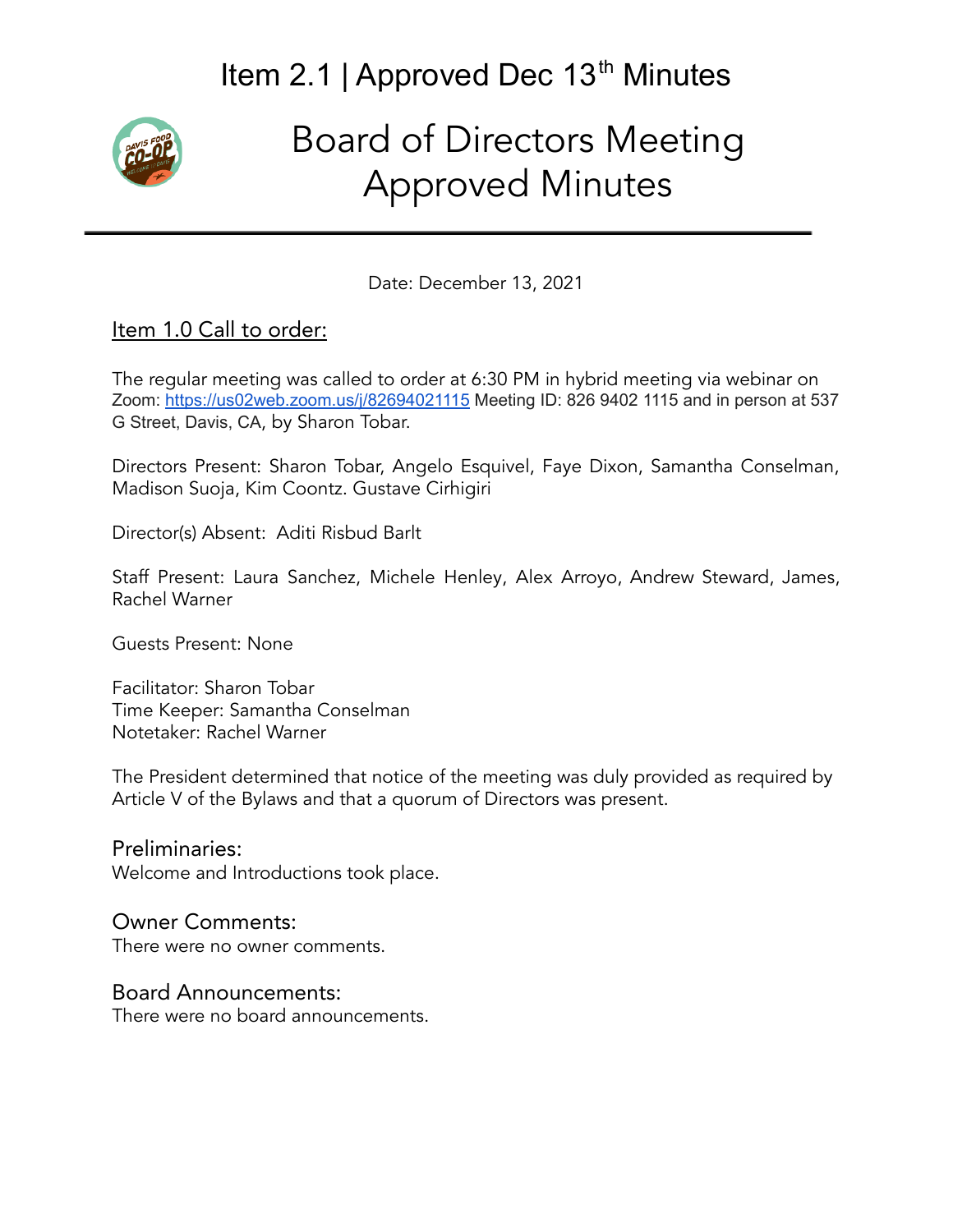# Item 2.1 | Approved Dec 13<sup>th</sup> Minutes

### Agenda Review:

Add Item 4.3a - Nominating Committee Discussion Samantha moved to adopt the agenda as amended. Madison seconded the motion. All were in favor and the motion passed unanimously.

### Item 2.0 - Consent Calendar

Samantha reviewed the remaining consent calendar with the Board. Samantha moved to accept the consent calendar. Sharon seconded the motion. All were in favor and the motion passed unanimously.

Item 3.0 President's Update

### Item 3.1 Operations Update

Laura presented her Operations update and the financial report to the Board and answered any questions they had from the report.

BREAK 7:13-7:25 PM

Item 4.1 - Department Presentation - Meat

Item 4.2- Escheatment Board Escheatment Motion 21-12-13

Under DFC Bylaws Article III section 3.7, Kim made a motion to claim equity for all non-respondents to the February 3rd, 2021 through April 30th, 2021 notification period for Involuntary Termination and Escheatment in the amount of \$1,191,496. Sharon seconded the motion. All were in favor and the motion passed unanimously.

#### Item 4.3 - Board Term Limit

Madison discussed with the Board the term limits and reelection limits of other co-ops and that the DFC was unique in our 3-year, 2 term limits.